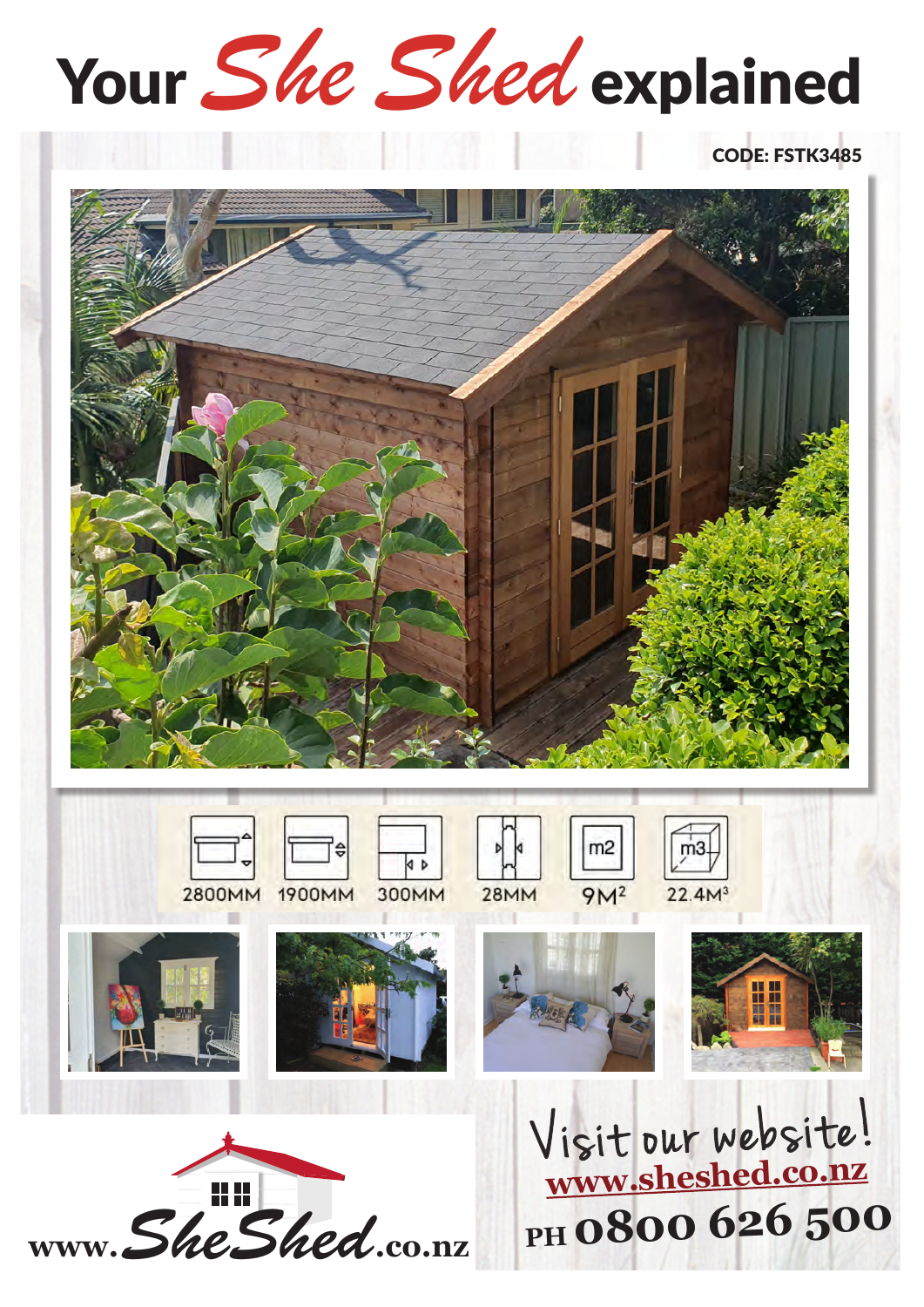#### **SHED INFORMATION**

SIZE: 3x3x2.8m (9m<sup>2</sup>) WALL THICKNESS: 28mm FLOOR THICKNESS: 18mm ROOF THICKNESS: 18mm ROOF MATERIAL: Water Proof Asphalt Shingle (Ancient Black)

The wood is slow grown kiln dried pine timber and needs to be protected with paint or a clear sealant for weather protection. Pressure treated options are now available. Kitset sheds are waterproof. WINDOWS & DOORS: Double glazed.

Doors are lockable with key. NOTE\* Windows can be changed to side if required.



#### **ASSEMBLY INFORMATION**

Full instructions and video are provided with purchase. All components and sealents are provided with shed for building.

Sheds are supplied in kitset form and come with full assembly instructions. A tradesperson or builder is recommended to put them together.

BUILDING TIME: 1-2 days (easier with 2 people)



*"I'd just like to add that I was 68 years old when I put it together (69 now!) so that must be testament to how well your sheds are made - if a 68 year old woman can put one together on her own, anyone can do it!"~ Penny Rawlins*







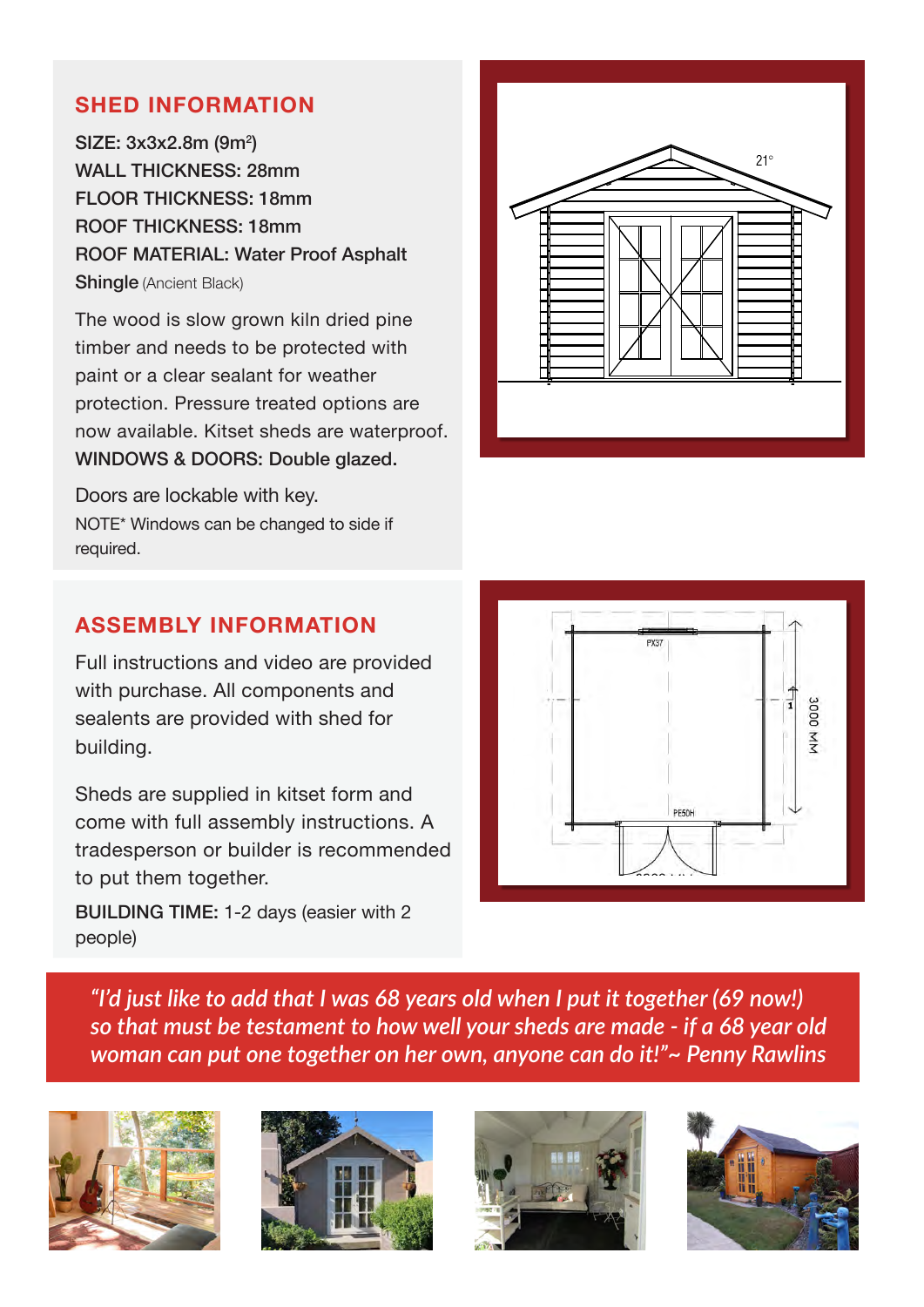### FAQ's

#### **Q) Do I need a building consent?**

A) We always recommend for you to check with your local Council requirements as these can vary from area to area. However, for some locations in AU consents aren't required for garden (Class 10a) buildings under 20m<sup>2 or</sup> 10m<sup>3</sup>.

#### **Q) Do you have a payment / finance option?**

A) Direct Credit, Cash, Eftpos, Paypal, Credit Card, Layby are all available. Visit the website for full details.

#### **Q) How to I find a builder?**

If you don't have a handyman(woman) in your family and need to hire a builder there's a few options available: Request a quote from a local builder you know, find a builder in your area via google or trademe. Put a listing on builderscrack.co.nz for a builder or view the SheShed website for options under the FIND A BUILDER dropdown menu, there are options there for the Kitset Assembly Service to build it for you. (Note: This is a useful document to give to the builder which contains all the basic shed information/ plan when you request a quote.)

#### **Q) Is the pine treated?**

A) The cabin wood is kiln dried pine timber and needs to be protected with a good quality primer / paint and or a clear sealant for weather protection.

#### **Q) Can they be insulated and lined?**

A) Yes, they can – there are a few options available, if you are wanting to line them, we suggest viewing some useful blogs and documents on the websites with several options for insulation. Please see website or ask us, we can email it to you. Insulation is extra to the kitset and can be purchased from your local hardware. We recommend using a quality underfloor insulation such as Expol underfloor that is available from your local building supplier.

#### **Q) Do they have power / plumbing?**

A) Yes plenty of people add this. You would need to contact a local electrician or plumber, they will be able to give you a quote. This would need to be installed by a builder as extra.

#### **Q) Does the kitset shed come with a guarantee?**

In the chances of any components are damaged when the kitset arrives, we will replace them if

photos of any damages are emailed to us within 2 days of arrival to your property.

An untreated Kitset Shed MUST be coated inside and out with 2-3 coats of a quality protective sealant (wood stain or primer / paint) and must be regularly maintained as per manufacturer's instructions.

This must be done as soon as the shed has been completed, (or it could be done prior to build) it must not be left unprotected.

- No quarantee against poor building workmanship, or if the instructions have not been followed for the complete build and paint to completion, including using the sealant provided for around doors and windows.
- You must have a clear and level site. An uneven or sinking site will cause the doors to jam or timber walls to move.
- You are responsible for the covering and securing of all materials on site against weather, (for both sun and rain protection) Important - It must NOT be left uncovered prebuild nor stored on damp ground.
- This shed is an environmental choice, it is a natural product, that should be properly looked after and maintained. We recommend checking your shed every six months for maintenance purposes.

#### **Note on Shed Placement**

Be mindful of how you position your shed, if you are in a cold wet area, sun and warmth is important. For optimal life span it is recommended to be sheltered away from direct driving rain, eg beside fences, house walls or trees, this helps break up driving rain.

We pride ourselves on excellent customer service and are available for any "after sales" support.